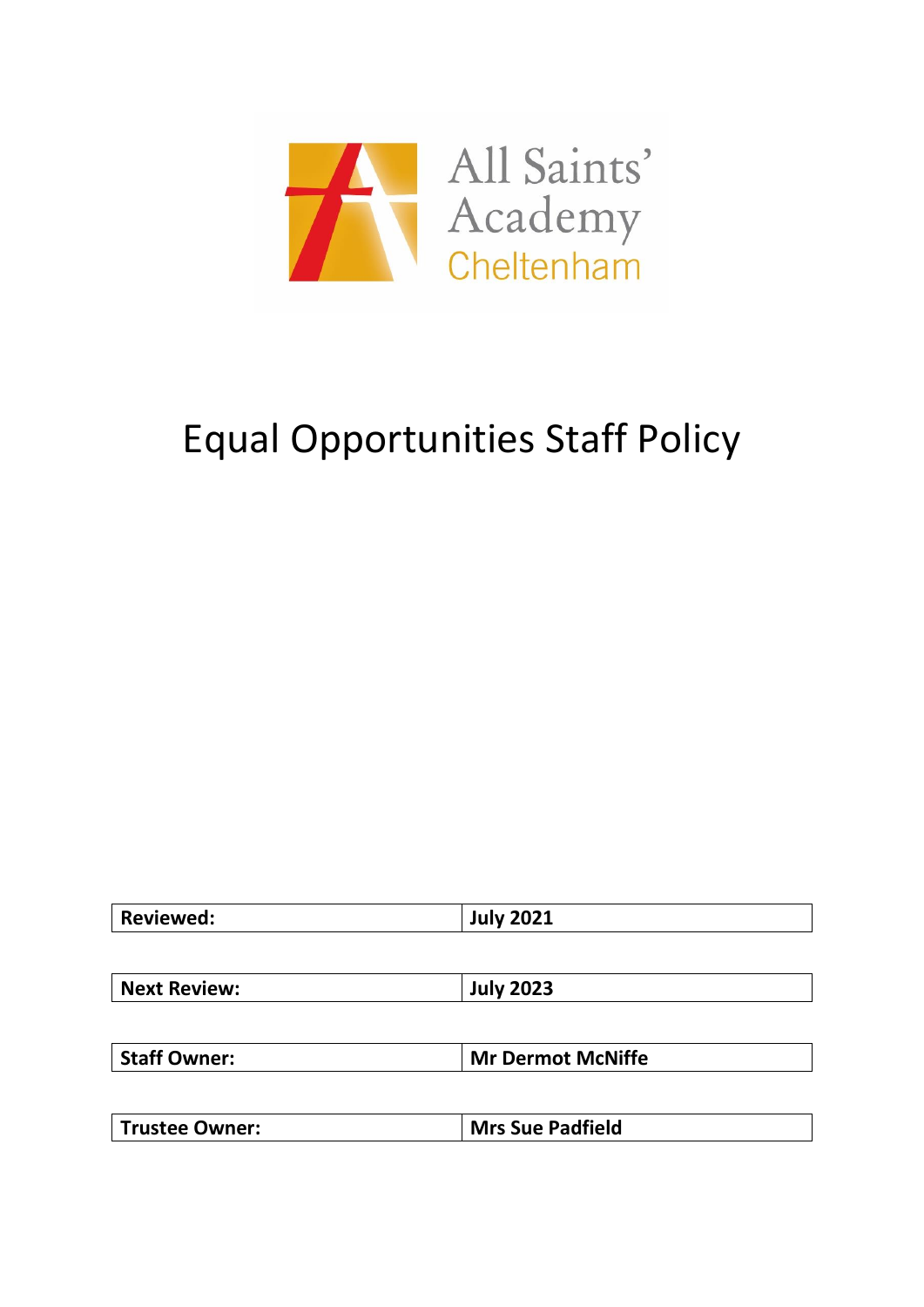| 1. | Introduction                                      | 3 |
|----|---------------------------------------------------|---|
| 2. | Aims                                              | 3 |
| 3. | Commitment to equality of opportunity             | 4 |
| 4. | Disability                                        | 4 |
| 5. | <b>Protected characteristics</b>                  | 4 |
| 6. | Response to discrimination                        | 5 |
| 7. | Complaints about the implementation of the policy | 5 |
| 8. | Responsibilities                                  | 5 |
| 9. | Monitoring and review                             | 6 |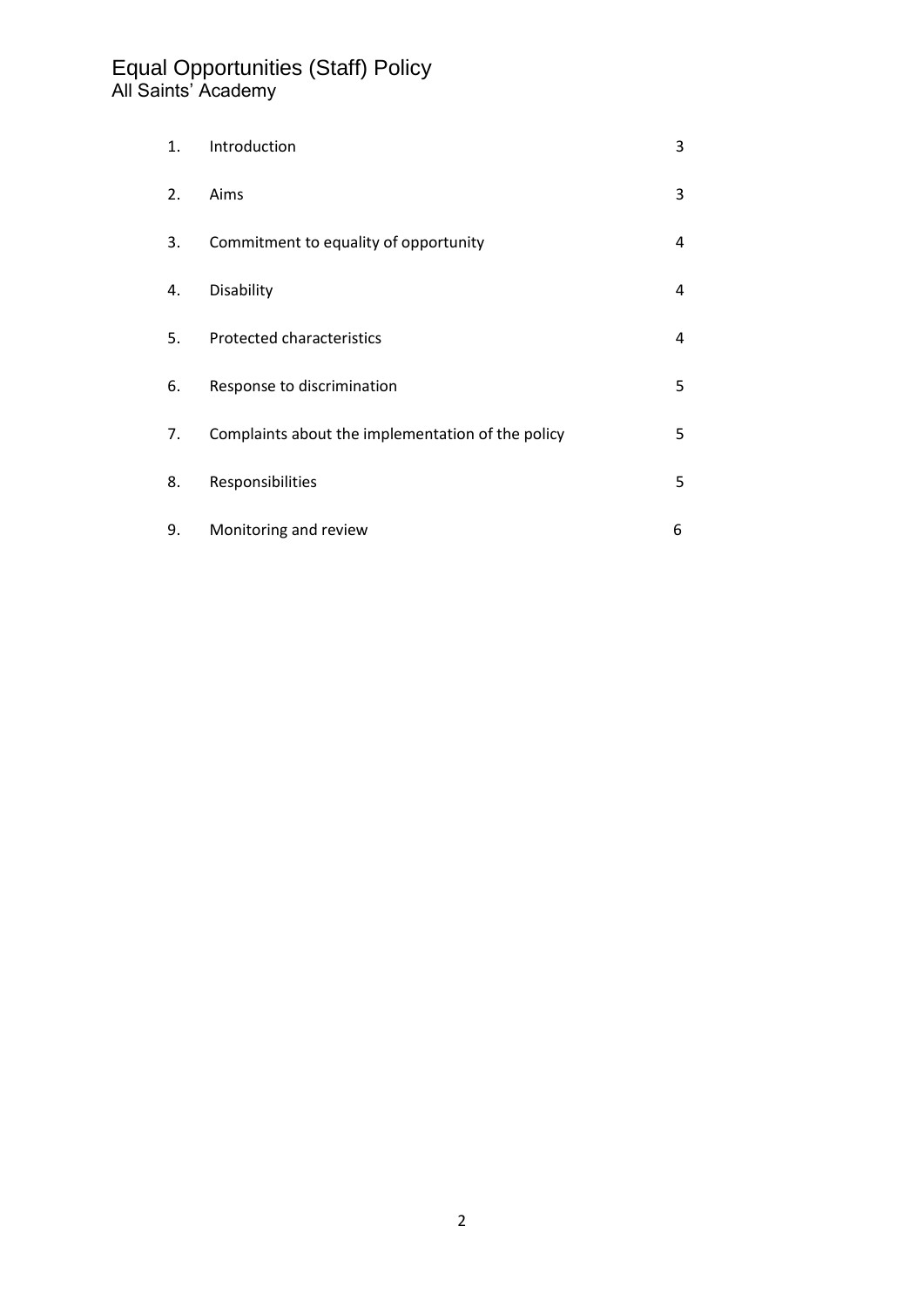#### **1. Introduction**

- 1.1 The polices of All Saints' Academy, with its distinctive Anglican and Catholic foundation, exist to support the Sponsor's Christian vision, ethos and values that are embedded in the day-to-day and long term running of the Academy. Each policy evidences the commitment of the Sponsor to developing Body, Mind and Spirit.
- 1.2 The Academy ensures that all employees are given equal opportunities in respect of appointment, pay and conditions, performance management, promotion, treatment at work, and training, and not to be discriminated against on any of the following grounds (Protected Characteristics):
	- gender;
	- gender reassignment;
	- race;
	- disability;
	- pregnancy or maternity;
	- sexual orientation;
	- marital or civil partnership status;
	- age; or
	- religion and belief.
- 1.3 The Academy will not tolerate harassment of staff on any of the above grounds.
- 1.4 The Board of Trustees of this Academy, as detailed in the Articles of Association, may restrict the appointment of a Principal, senior leaders or members of staff employed to teach Religious Education or serve in the Chaplaincy, to those who are active members of Anglican and Catholic Churches, in accordance with the School Standards and Framework Act 1998 and the Education Act 2011.
- 1.5 The Academy will appoint a senior member of staff as the Equal Opportunities Officer (EOO).
- 1.6 The Academy expects employees to respect the Christian faith as taught by the Anglican and Catholic Churches, recognising this as foundational to the life of the Academy, and not to behave in a manner which undermines the churches' teachings.

#### **2. Aims**

- 2.1 The Academy will:
	- a. treat all staff equally in employment matters according to the law;
	- b. develop policies and procedures that will lead to high standards from all staff;
	- c. aim to ensure that Academy staff provide an appropriate learning experience for all students, regardless of any protected characteristic;
	- d. educate all members of the Academy against any form of prejudice or negative stereotyping; and
	- e. take action against any employee who harasses another on any of the statutory grounds.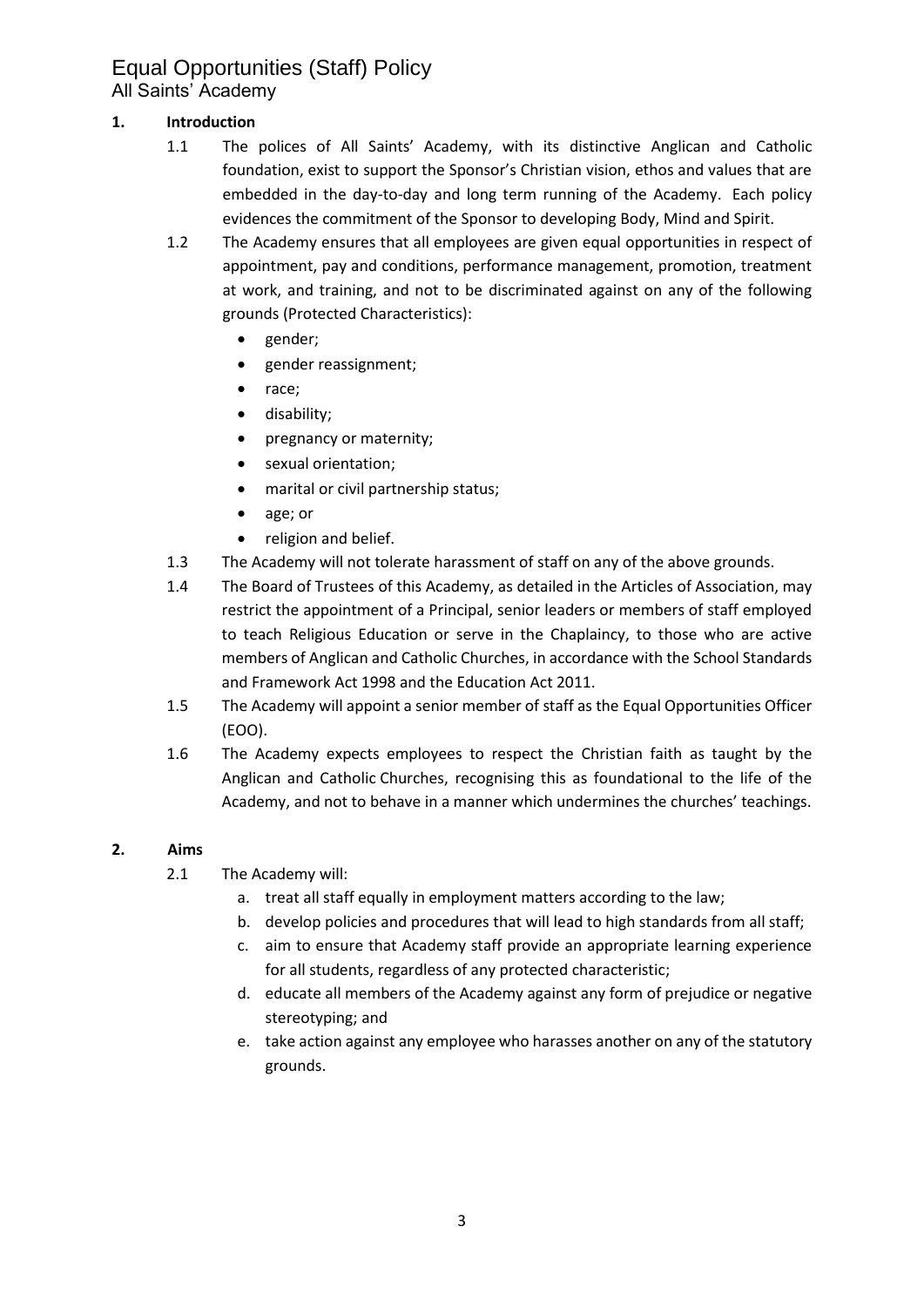#### **3. Commitment to Equality of Opportunity**

- 3.1 The Board of Trustees expects the Academy in all its policies and daily work to take account of the duty to safeguard the right of the staff not to be discriminated against, either directly or indirectly, on the grounds of any protected characteristic.
- 3.2 The commitment must be evident in all areas of Academy life. However, that commitment is specifically made in relation to:
	- a. staff recruitment, pay and conditions, performance management and professional development;
	- b. staff opportunities; and
	- c. the way staff are generally treated at work.
- 3.3 Staff of the Academy are expected to respect the right of students not to be discriminated against on the same grounds.

#### **4. Disability**

- 4.1 Where any employee has physical and/or learning disabilities, the Academy will:
	- a. make whatever arrangements are reasonably practicable to ensure that disabled staff can gain access to the appropriate work areas and means of doing the work they are contracted to do; and
	- b. work with local services and agencies to provide appropriate support, with a view to enabling the employee to do the work he/she is contracted to do.
- 4.2 The Academy will maintain a separate Access Plan.

#### **5. Protected Characteristics**

- 5.1 The Board of Trustees will ensure that the requirement to promote equality is clearly reflected in the Academy's policies and procedures for the management of staff and in the equal opportunity policies that affect the staff relationship with students and others.
- 5.2 The requirement to consider equal opportunities will be taken into account when managing staff issues, and particularly when:
	- recruiting staff;
	- allocating teaching and learning responsibilities;
	- re-evaluating staff structures;
	- managing the annual appraisal of staff;
	- managing flexible working;
	- managing parental and carers leave;
	- managing pregnancy and return from maternity leave, and adoption issues;
	- considering claims of harassment;
	- applying grievance, capability and disciplinary procedures;
	- managing equal pay;
	- managing Conditions of Service; and
	- managing training and professional development opportunities.
- 5.3 Any bullying and harassment of staff will be dealt with under the Academy's Staff Bullying and Harassment Policy.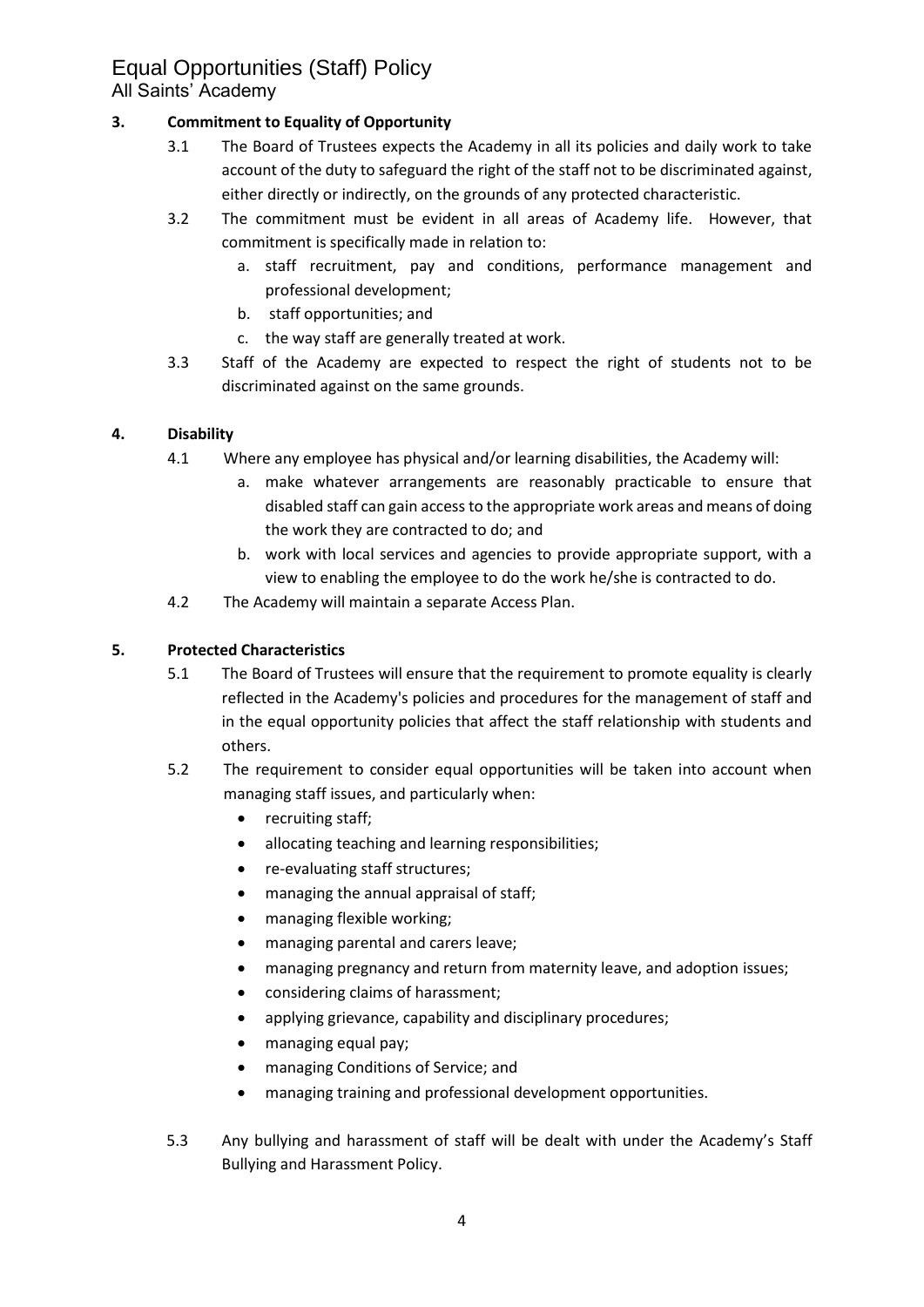#### **6. Response to discrimination**

- 6.1 All forms of discrimination by any person within the Academy will be treated seriously.
- 6.2 In the first instance any complaint should be taken to the Principal, who will determine what action to take, or, in the case that the Principal is the subject of the complaint, to the Chair of the Board of Trustees.
- 6.3 Incidents of unlawful discrimination may lead to disciplinary action. Discriminatory behaviour by any employee could be treated as gross misconduct leading to summary dismissal.
- 6.4. Discriminatory incidents will be dealt with through the Academy's Staff Discipline Policy.

#### **7. Complaints about the Implementation of the Policy**

- 7.1 Any employee of the Academy who feels that this policy is not being followed is entitled to raise the matter with the Principal via the EOO.
- 7.2 Where staff consider that they are being discriminated against personally they should use the Academy's Staff Grievance Policy.

#### **8. Responsibilities**

- 8.1 The Board of Trustees has overall responsibility for the effective operation of this policy but has delegated day-to-day responsibility for overseeing its implementation to the Principal.
- 8.2 The Principal will:
	- a. implement the Academy's equal opportunities policies;
	- b. ensure that all staff are aware of the policy on equal opportunities;
	- c. ensure that the equal opportunities policies are applied to all staff recruitment procedures, by all those involved in the selection, appointment and development of staff;
	- d. ensure that the equal opportunities policies are taken account of in pay and conditions, performance management, promotion and training matters;
	- e. ensure that the Academy's records of discriminatory incidents and the outcomes are checked regularly; and
	- f. promote the principle of equal opportunity and respect for other people in all aspects of Academy life.
- 8.3 The Equal Opportunities Officer (EOO) will:
	- a. attend appropriate training;
	- b. advise the Principal on the implementation and development of the policy;
	- c. ensure that any incidents involving discrimination are dealt with appropriately and outcomes recorded; and
	- d. report, as required, to the Principal.

#### **9. Monitoring and Review**

9.1 The Board of Trustees will review the policy every two years.